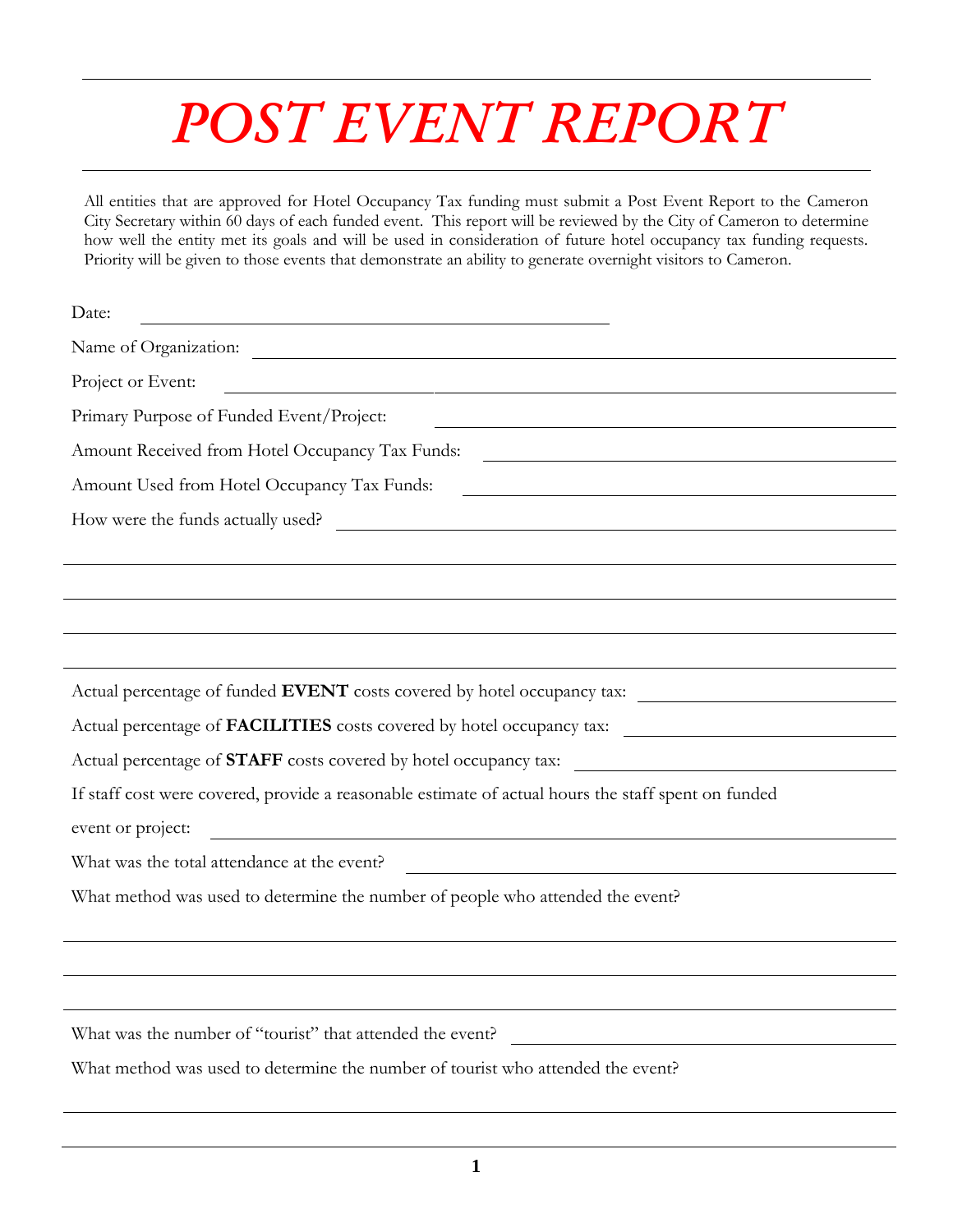| How many room nights were generated at a Cameron hotel, motel or bed and breakfast by attendees of this<br>event or project?<br><u> 1980 - Johann Barbara, martin amerikan basar dan berasal dan berasal dalam basar dalam basar dalam basar dala</u> |             |    |                                                                                   |                |               |  |
|-------------------------------------------------------------------------------------------------------------------------------------------------------------------------------------------------------------------------------------------------------|-------------|----|-----------------------------------------------------------------------------------|----------------|---------------|--|
| What method was used to determine the number of people who booked and occupied rooms at                                                                                                                                                               |             |    |                                                                                   |                |               |  |
| a Cameron hotel facility? (e.g. room block usage information, survey of hoteliers, etc.)                                                                                                                                                              |             |    |                                                                                   |                |               |  |
|                                                                                                                                                                                                                                                       |             |    |                                                                                   |                |               |  |
|                                                                                                                                                                                                                                                       |             |    | ,我们也不会有一个人的人,我们也不会有一个人的人,我们也不会有一个人的人。""我们,我们也不会有一个人的人,我们也不会有一个人的人,我们也不会有一个人的人。""我 |                |               |  |
|                                                                                                                                                                                                                                                       |             |    |                                                                                   |                |               |  |
| Was a room block established for this event at a Cameron hotel and if so, did the room block fill?<br>If the room block did not fill, how many rooms were picked up?<br>Yes <sup>1</sup><br>$\rm No$                                                  |             |    |                                                                                   |                |               |  |
| Please check all efforts your organization actually used to promote this event and how much was actually spent                                                                                                                                        |             |    |                                                                                   |                |               |  |
| in each category:                                                                                                                                                                                                                                     |             |    |                                                                                   |                |               |  |
|                                                                                                                                                                                                                                                       |             |    |                                                                                   |                |               |  |
|                                                                                                                                                                                                                                                       | Newspaper   | \$ | Television                                                                        |                | $\frac{1}{2}$ |  |
|                                                                                                                                                                                                                                                       | Radio       | \$ |                                                                                   | Press Releases | \$            |  |
|                                                                                                                                                                                                                                                       | Direct Mail | \$ |                                                                                   | Other          | \$            |  |
| What new marketing initiatives did you utilize to promote hotel and convention activity for this event?                                                                                                                                               |             |    |                                                                                   |                |               |  |
|                                                                                                                                                                                                                                                       |             |    |                                                                                   |                |               |  |
|                                                                                                                                                                                                                                                       |             |    |                                                                                   |                |               |  |
|                                                                                                                                                                                                                                                       |             |    |                                                                                   |                |               |  |
|                                                                                                                                                                                                                                                       |             |    |                                                                                   |                |               |  |

Attach samples of documents showing how Cameron was recognized in your advertising promotional campaign and attach at least one sample of all forms of advertising/promotional material used in your campaign. If the sample itself does not indicate the medium used (radio, television, print, or mail) or where the advertising was placed, please include other information that would show location of the coverage of the advertising and the medium utilized.